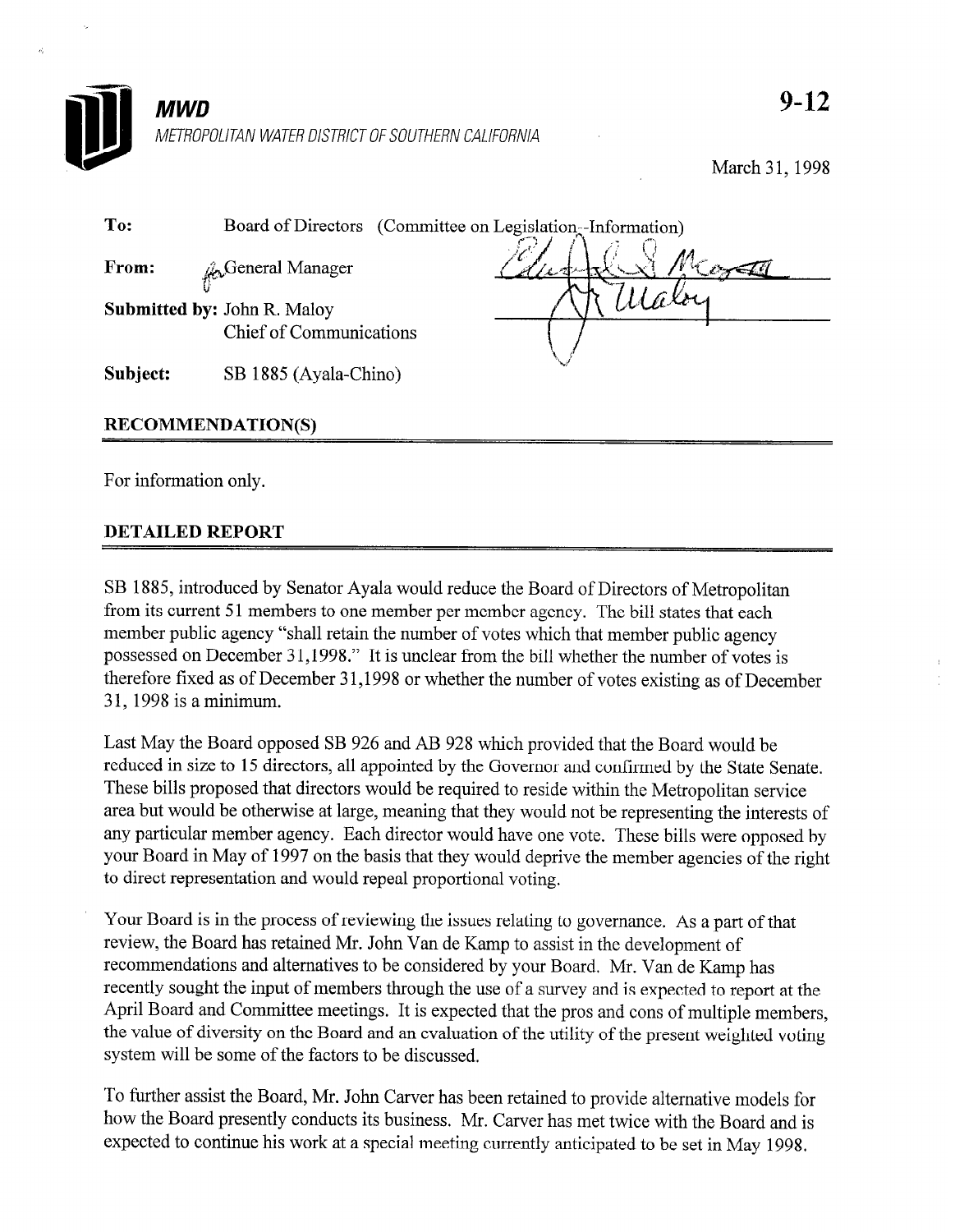# Board of Directors -2- March 31, 1998

 $\bar{\omega}$ 

 $\mathcal{A}^{\mathcal{A}}$ 

 $\alpha$ 

In light of these two Board initiatives it would be premature to request that your Board take a specific position on this bill. As your Board continues work on the governance issues a specific proposal or proposals may emerge .

KLT:sk #9649

ممه l,

 $\hat{\mathbf{z}}_i$ 

Attachment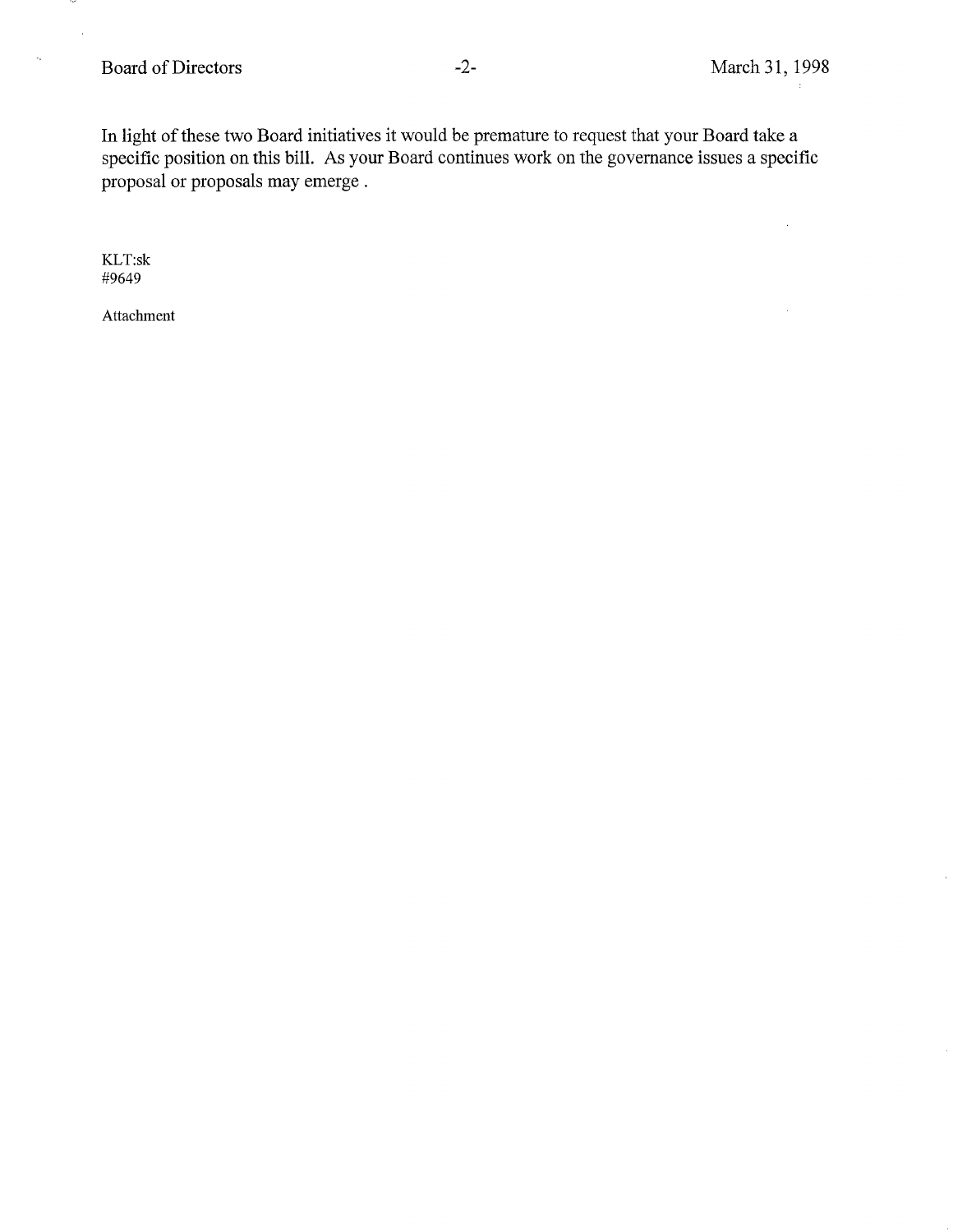## SENATE BILL No. 1885

#### Introduced by Senator Ayala

February 19,1998

An act to amend Section 51 of the Metropolitan Water District Act (Chapter 209 of the Statutes of 1969), relating to metropolitan water districts.

#### LEGISLATIVE COUNSEL'S DIGEST

SB 1885, as introduced, Ayala. Metropolitan water districts.

(1) Under the Metropolitan Water District Act, the board of a metropolitan water district is required to consist of at least one representative from each member public agency, as prescribed. The act authorizes each member public agency to appoint additional representatives not exceeding one additional representative for each 3% of the assessed valuation of property taxable for district purposes within the entire district that is within the boundaries of that member public agency. Under the act, each member public agency is entitled to cast one vote for each \$10,000,000 of assessed taxable valuation of property for district purposes within the boundaries of that member public agency, as prescribed.

This bill would, instead, require the board of a metropolitan water district to consist of one representative of each member public agency and would provide that each member public agency shall retain the number of votes which that agency possessed on December 31, 1998. By imposing requirements on member public agencies and the board, the bill would impose a state-mandated local program.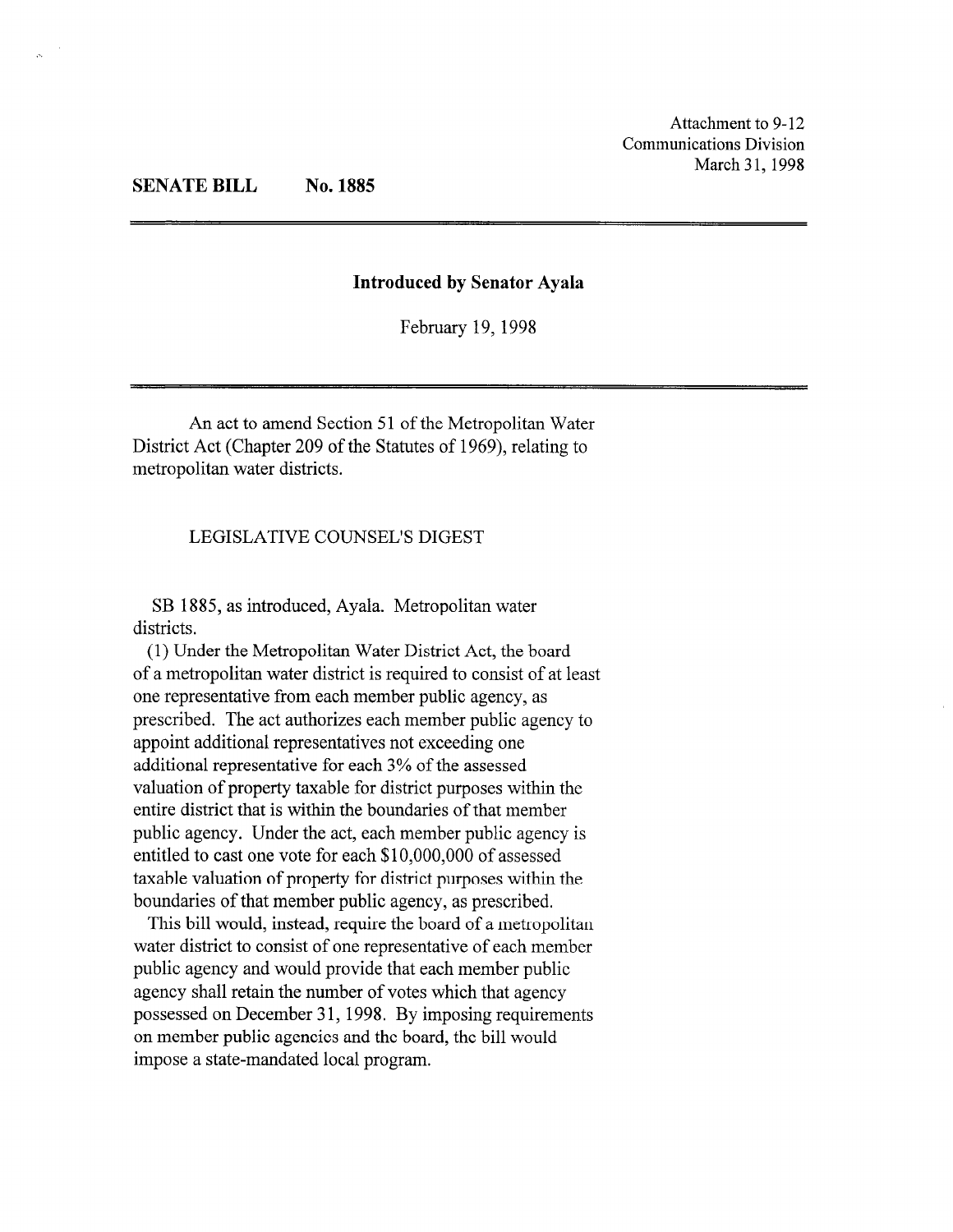Attachment to 9- 12 Communications Division March 31, 1998

#### $\overline{\text{SB}}$  1885  $-2-$

(2) The California Constitution requires the state to reimburse local agencies and school districts for certain costs mandated by the state. Statutory provisions establish procedures for making that reimbursement, including the creation of a State Mandates Claims Fund to pay the costs of mandates that do not exceed \$l,OOO,OOO statewide and other procedures for claims whose statewide costs exceed \$1 ,ooo,ooo.

This bill would provide that, if the Commission on State Mandates determines that the bill contains costs mandated by the state, reimbursement for those costs shall be made pursuant to these statutory provisions.

Vote: majority. Appropriation: no. Fiscal committee: yes. State-mandated local program: yes.

#### THE PEOPLE OF THE STATE OF CALIFORNIA DO ENACT AS FOLLOWS:

1 SECTION 1. Section 51 of the Metropolitan Water

2 District Act (Chapter 209 of the States of 1969) is

3 amended to read:

4 Sec. 51. (a) The Notwithstanding any other

5 provision of this act, the board shall consist of at least one

6 representative from each member public agency. The

7 representatives shall serve without compensation from

8 the district. They Each representative shall, at the option

9 of the agency, either-be designated and appointed by the

10 chief executive officer of the member public agency with

11 the consent and approval of the governing body of the

12 agency or be selected by a majority vote of the governing 13 body of the agency.

14 (b) Notwithstanding any other provision of this act,

15 each member public agency shall retain the number of

16 votes which that member public agency possessed on

17 December 31, 1998.

18 SEC. 2. Notwithstanding Section 17610 of the

19 Government Code, if the Commission on State Mandates

20 determines that this act contains costs mandated by the

21 state, reimbursement to local agencies and school

22 districts for those costs shall be made pursuant to Part 7

23 (commencing with Section 17500) of Division 4 of Title